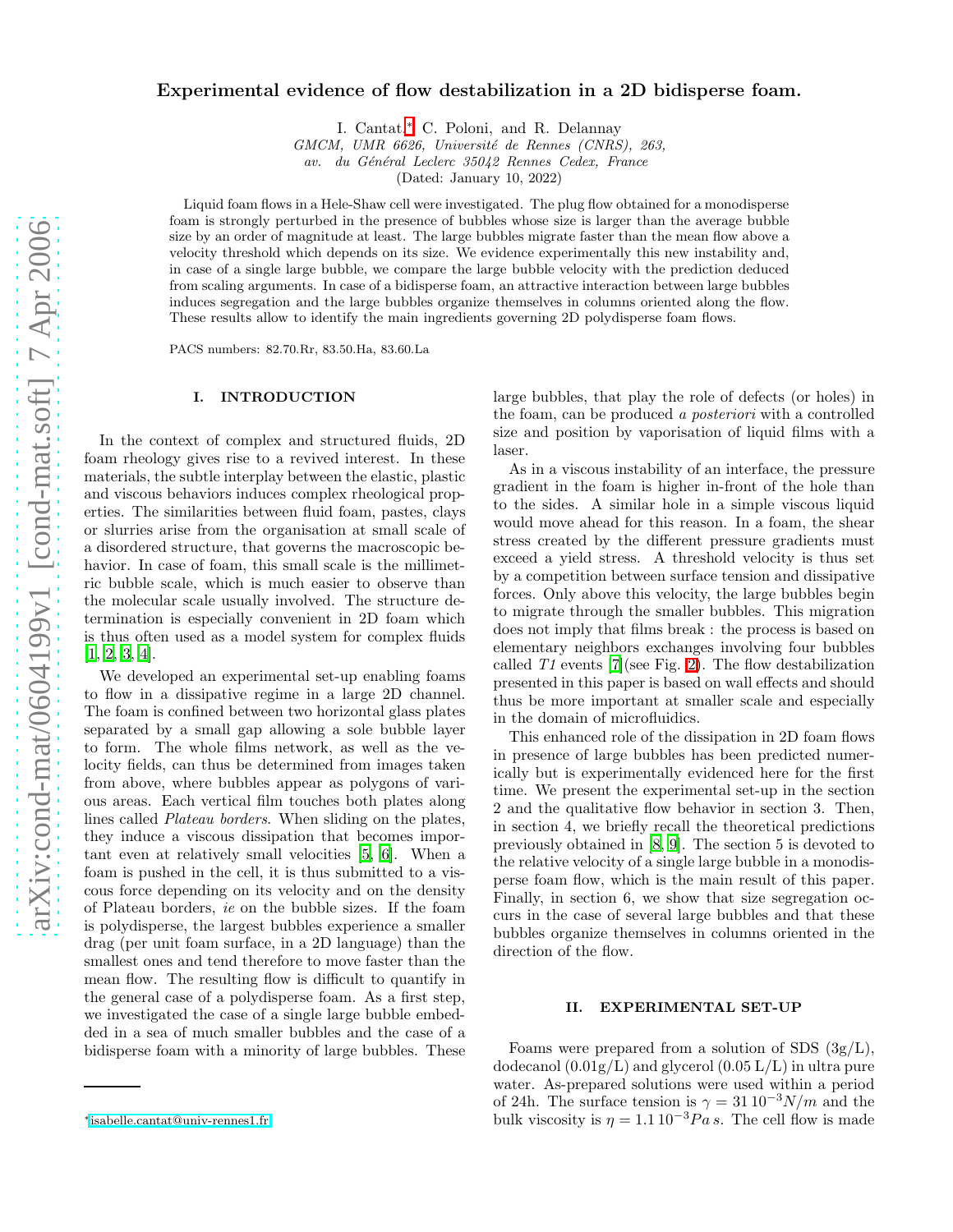

<span id="page-1-1"></span>FIG. 1: Experimental set-up.

of two large horizontal glass plates  $(l = 35cm \times L =$ 170cm) separated by a gap  $h = 2mm$  (fig. 1). It is connected upstream to a vertical production cell, of the same width and thickness, containing the foaming solution. The gap thickness is ensured by a steel piece, on which the glass plates are simply clamped. The foam is produced by blowing nitrogen continuously at a controlled flow rate through 4 equally spaced needles of diameter 1mm. It drains in the vertical cell until it reaches the main cell (fig[.1\)](#page-1-1). The present data were collected with a drainage height of 5 cm. The resulting liquid fraction is difficult to estimate but it corresponds to a very dry foam.

Depending on the gas flow rate we impose, the turbulence in the foaming solution is modified and yields various polydispersities. We worked with almost monodisperse foams with a typical bubble volume of  $V =$  $5 10^{-2} mL$  (which gives a typical diameter of  $d = 5mm \pm 1$ for the polygons), obtained at the small flow rate of 1.5 mL/s per injector. The large bubble is produced by a YAG laser (wave length 1064 nm, energy per pulse 20 mJ, pulse duration 5 ns). The beam is successively focused on each desired film with an orientable lens, until a bubble 10 to 400 times larger in volume is produced. Once the foam and the defect are produced at low flux, the foam flow is accelerated at the required velocity by increasing the gas flow rate. Velocities were varied between  $0.3cm/s$  and  $10cm/s$ . The structure of the foam produced at this stage may be highly disordered but it does not influence the flow observed downstream.

The foam is lit laterally by a circular neon tube of diameter 0.4 m, put horizontally just below the cell on a black board. The Plateau border network reflects the light at  $90^{\circ}$  and thus appears from above in white on a black background (see Fig[.2\)](#page-1-0). Only the Plateau borders perpendicular to the incident light lead to a good contrast and the isotropy of the light is thus crucial. The camera is placed above the middle of the cell, and the large bubble shape has then time enough to relax spontaneously from its initial arbitrary shape before reaching the recording zone. We record 25 images per second with



<span id="page-1-0"></span>FIG. 2: Details of the raw images obtained from the camera. The foam, lit laterally by a circular neon tube, appears in white on black background. The mean flow is oriented to the right and the two images are separated by 120 ms. Small bubbles typical size is  $d=5$ mm. The large bubble is migrating through the smallest ones due to T1 events : one of these elementary plastic transformations occurs between images (a) and (b) and the involved bubbles are underlined with a darker grey level.

a Pulnix TM6CN camera, with a resolution of  $570 \times 760$ pixels. Images are processed using a commercial software named Visilog to isolate each bubble and determine its area a and center of mass. The polygon area a is related to the bubble volume V through the relation  $V = ha$ . This 2D language will be used without precision in the following. The images treatment consists in the following operations : we subtract the background to remove the large scale heterogeneities of lightning and we get binary images by thresholding (liquid is white and gas black). Then a white pixel dilatation improves the bubble separation and the continuous white network thus obtained is skeletized to get finally a one pixel width continuous frontier around each black bubble. The last step is to record the area and the center of mass of these connex domains of back pixels. Bubble tracking between images n and n+1 is then performed. A bubble k in image n is identified with the bubble k' in image  $n+1$  if its center of mass (computed in image n) belongs to k' in image  $n+1$ . We checked manually the pairing method on few images and found that the error ratio was less than few percents, so the individual bubble trajectories are determined with a good precision.

The dissipation in the foam is mainly due to the viscous forces between the glass plates and the Plateau borders. The viscous force per unit Plateau border length is predicted by the lubrication theory to be  $f_v \sim -\gamma Ca^{\alpha} u_x$ , with  $Ca = \eta v_0 / \gamma$  the capillary number,  $v_0 \mathbf{u}_x$  the Plateau border velocity and  $\alpha$  an exponent which is 2/3 in the limit of wet foam and mobile surfactants [\[5](#page-6-4), [10\]](#page-6-9) and that varies roughly between 0.5 and 0.7 in the general case [\[11\]](#page-6-10). For the present foaming solution and in the velocity range investigated, we measured  $\alpha = 0.5 \pm 0.05$  with the technique detailed in [\[6\]](#page-6-5). These viscous forces are simply balanced by the pressure field, which scales, in a monodisperse foam of typical bubble diameter d, as

$$
P(x) \sim -x \gamma C a^{\alpha} / (hd) . \tag{1}
$$

<span id="page-1-2"></span>The total pressure gap  $\Delta P$  between upstream and downstream was measured with a pressure captor put in the foaming solution. For a flow velocity  $v_0 = 3.2 10^{-2} m/s$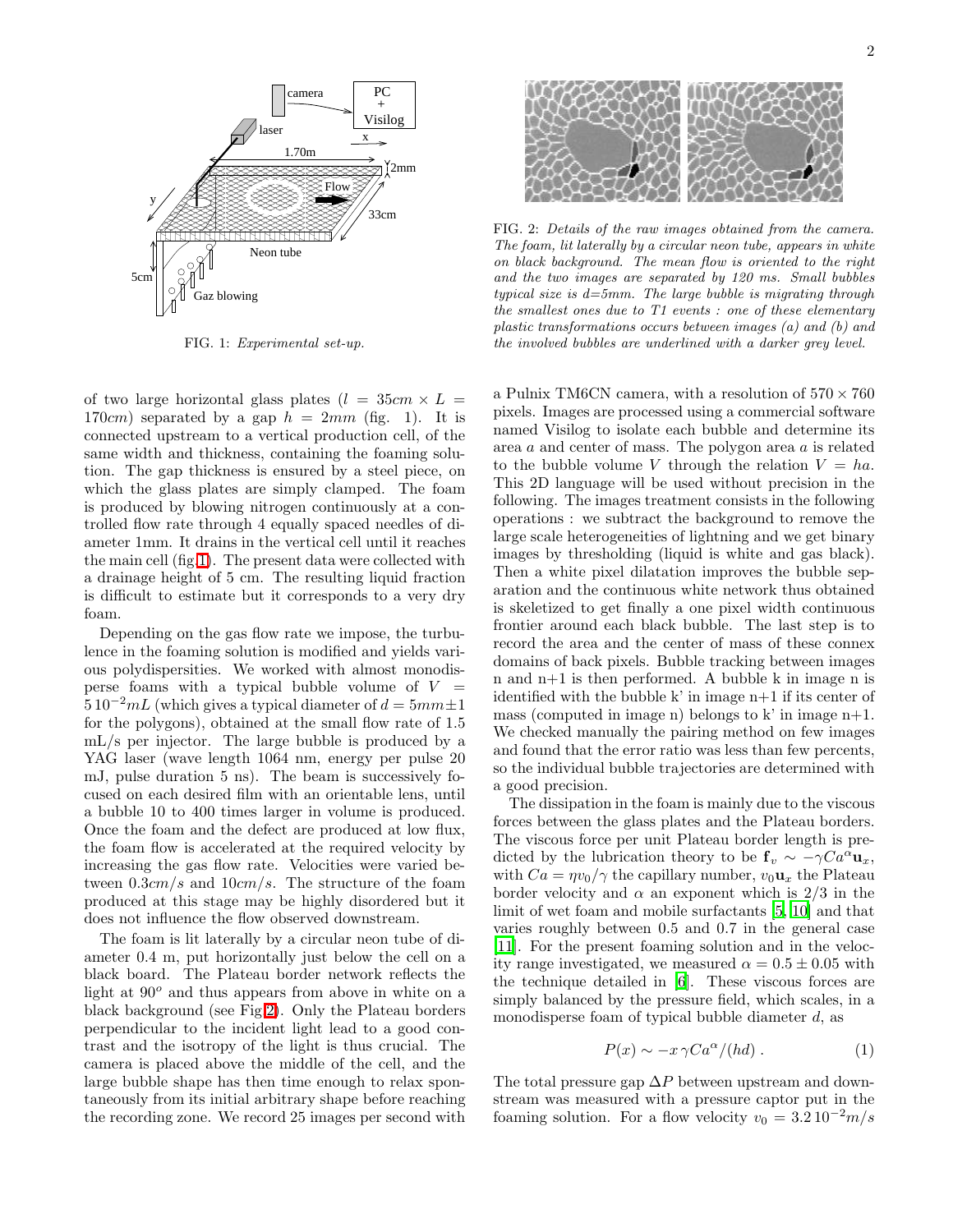and a small bubble size  $d = 510^{-3}m$ , we measured  $\Delta P = 2800$  Pa, leading the typical viscous force per unit length of Plateau border  $f_v = h\Delta P d/(2L) \sim 10^{-2} N/m$ , in good agreement with previously obtained data [\[6\]](#page-6-5).

#### III. QUALITATIVE BEHAVIOR



<span id="page-2-1"></span>FIG. 3: The large bubble v is compared to the average flow velocity  $v_0$ , and correlated to the large bubble shape (the LB diameters in the x and y direction are respectively D and  $D_y$ ). An elongated shape oriented across the flow (large  $D_y$ ) gives rise to a stationary plug flow  $(0 < t < 1.5)$ . This shape may spontaneously destabilize  $(1.5 < t < 2)$ : a tip grows downstream in the flow direction, similarly to a viscous digitation. The tip finally contains the whole LB which is then oriented along the flow  $(t > 2)$ . This transformation coincides with an acceleration of the large bubble.

The flow is obtained with a controlled foam flux. At the velocity range we investigated, the first bubble layer on both sides slips on the wall at the mean velocity. In monodisperse foam, topological transformations are thus very rare and the foam structure remains almost unchanged during the flow. The instantaneous velocity distribution is well fitted by a Gauss distribution with a standard deviation of the order of  $\pm 5\%$ , due to the pixelisation. In contrast, in the presence of a large bubble, the plug flow becomes unstable above a given foam velocity. The large bubble velocity is then larger than the mean flow velocity  $v_0$ , with relatively large amplitude fluctuations and an orientation that may vary between  $\pm 30^\circ$ with respect to the mean flow direction (see Fig. [4\)](#page-2-0). The large bubble shape was characterized by its diameters in the direction of the flow  $D(t)$  and in the transverse direction  $D<sub>y</sub>(t)$ . These two parameters depend on time, in contrast with the LB area which is constant. The LB velocity is strongly correlated to the bubble elongation  $(D-D<sub>y</sub>)/(D+D<sub>y</sub>)$  that varies roughly between -1/2 and 1/2. The large bubble alternates periods during which it moves much faster than typical bubbles, with a shape



<span id="page-2-0"></span>FIG. 4: Large bubble trajectory through the network of small bubbles. The position  $(x_{LB}, y_{LB})$  of the large bubble is measured in the frame moving with the mean velocity of the foam  $v_0$ **u**<sub>x</sub>, in unit of small bubble diameter d. The foam velocity is larger than the velocity threshold and the large bubble moves in the x direction with a velocity fluctuating in amplitude and direction. Each dot corresponds to an image, separated by  $40$ ms.

elongated in the direction of its own relative motion, and periods during which it moves at the average speed with an elongated shape perpendicular to the mean flow (see Fig. [3\)](#page-2-1).

The large bubble migration occurs without films breakages. Small bubbles are separated in front of the large bubble and are reconnected at the rear. These so-called T1 events, depicted on Fig. [2,](#page-1-0) are mainly localized very close to the large bubble, but many structure reorganisations are also induced much further, in the whole camera field. The velocity field around the large bubble may exhibit very different behaviors. Indeed, the presence of a wake of small bubbles behind the large one is intermittent. Comparison with foams flowing around an obstacle of fixed shape would thus be very interesting to perform[\[12](#page-6-11)].

#### IV. THEORETICAL PREDICTIONS

This instability was already studied numerically and theoretically in [\[8](#page-6-7), [9](#page-6-8)]. We summarized here the theoretical predictions for the large bubble velocity to improve the article self-consistency. The scaling behavior of the threshold is obtained from the expression of the various forces acting on the large bubble. From the pressure field given in eq. [1,](#page-1-2) we obtain the resulting pressure force on LB,

$$
F_d \sim D^2(\gamma/d) \, Ca^{\alpha} \,, \tag{2}
$$

<span id="page-2-2"></span>which is the driving force for the LB migration. For sake of simplicity, we only retain in the model a single diame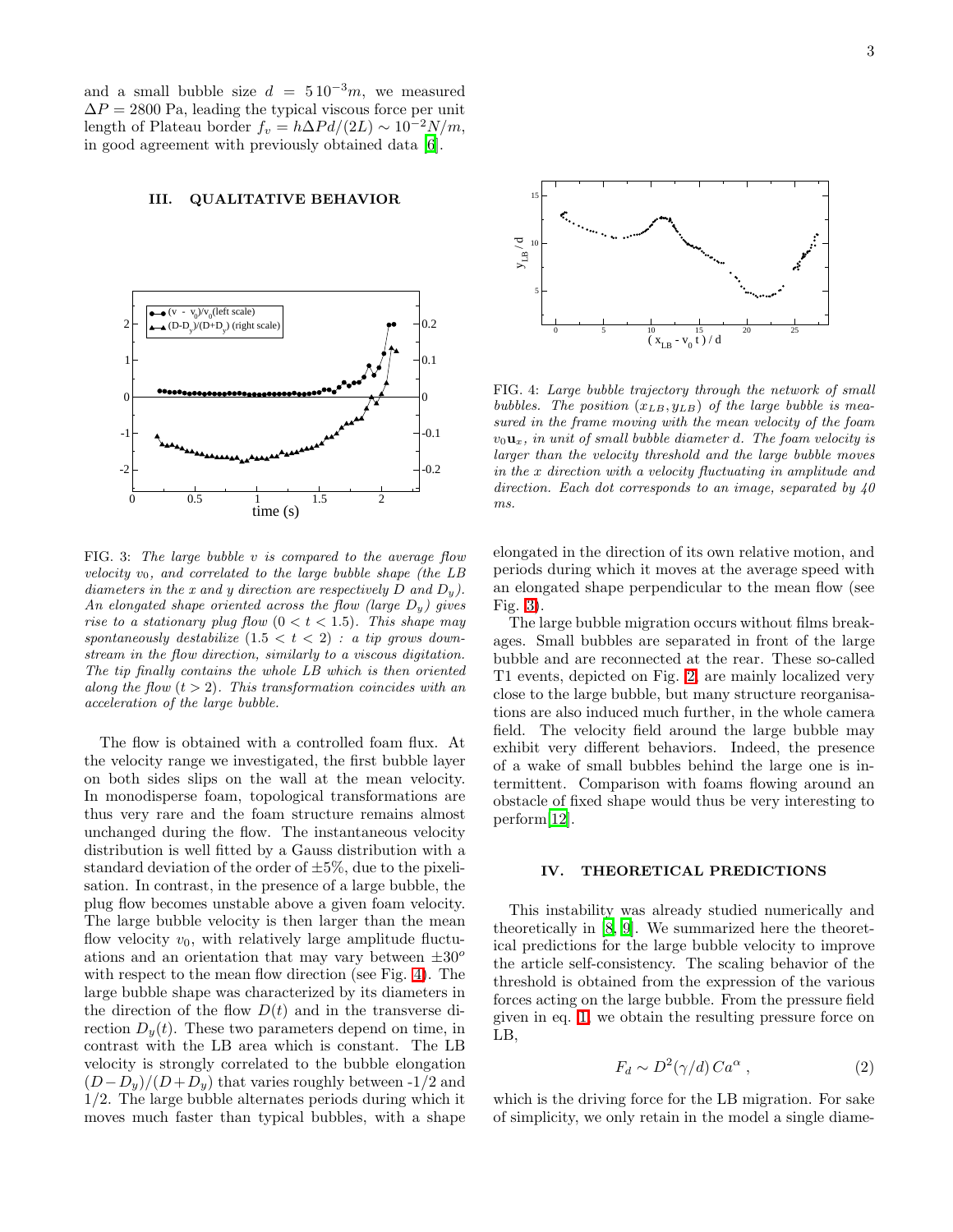ter D for the large bubble. Below the threshold, the LB equilibrium thus results from a competition between the pressure field pushing LB downstream (the driving force  $F_d$ ) and the surface tension force of the soap films network that try to keep LB at its initial position in the foam frame. At small deformations, this force  $F_e$ , due to the fact that any modification of the foam structure increases the total amount of interfaces (and then of energy), is well predicted by a purely elastic model[\[13](#page-6-12)]. This leads to

$$
F_e \sim \gamma h X/d, \tag{3}
$$

<span id="page-3-0"></span>with  $\gamma/d$  the order of magnitude of the foam shear modulus [\[7\]](#page-6-6) and X the LB displacement with respect to its equilibrium position. This expression is obtained from a continuous incompressible 2D elastic medium at rest at infinity. In this case, the force exerted on a circular obstacle scales indeed as the obstacle displacement time the material shear modulus (up to disregarded logarithmic corrections in the obstacle size).

The local elastic stress  $\sigma$  is related to  $F_e$  by  $F_e$  =  $\sigma L_{geo}h$ , with  $L_{geo}h$  the typical area on which the stress is important around the front or the rear of LB. At the instability threshold, this local stress reaches the plastic threshold of the foam, scaling as  $\gamma/d$  [\[13\]](#page-6-12). The force balance on the large bubble is then, from eq. [2,](#page-2-2)  $D^2(\gamma/d) Ca^{\alpha} \sim \gamma L_{geo} h/d \text{ or, equivalently, with } v_{th}$  the velocity threshold,

$$
\eta v_{th} / \gamma \sim (h L_{geo} / D^2)^{1/\alpha} . \tag{4}
$$

<span id="page-3-1"></span>Above this threshold, the large bubble begins to migrate, with a mean velocity v modelised by the following process. The instantaneous LB velocity  $v(t)$  decreases during the elastic loading of the foam until the plastic threshold is reached. Then T1 events occur and a new cycle begins. A full stress relaxation is assumed after each plastic events and the elastic force is zero. Between two plastic events, the elastic force is obtained from eq. [3,](#page-3-0)  $F_e = \gamma h/d \int_0^t (v(t') - v_0) dt'$ . The integral is the LB displacement X with respect to the small bubble network, since the last plastic relaxation, occurring at  $t=0$ . The force balance is then

<span id="page-3-4"></span>
$$
\frac{\gamma h}{d} \int_0^t (v(t') - v_0) dt' - \frac{D^2 \gamma}{d} \left(\frac{\eta v_0}{\gamma}\right)^\alpha + D\gamma \left(\frac{\eta v(t)}{\gamma}\right)^\alpha = 0,
$$
\n(5)

the first term being the elastic force given above, the second one the driving force (eq[.2\)](#page-2-2) and the third one the excess of viscous force exerted around the large bubble that moves faster than the mean flow. This integral equation has been solved analytically in [\[9\]](#page-6-8). In the simple case  $\alpha = 1$  and  $D \gg d$  we obtain for the LB mean velocity v the expression given below. It differs only by few percents from the general expression, for reasonable values of  $\alpha$  and  $D/d$ , and will thus be used, for sake of simplicity (see Fig. [7\)](#page-4-0).

<span id="page-3-2"></span>
$$
\frac{v - v_0}{v_0 \frac{D}{d}} \sim \frac{-v_{th}/v_0}{\ln\left(1 - \frac{v_{th}}{v_0}\right)}.
$$
(6)

When  $v_0 \gg v_{th}$ , the expression becomes asymptotically  $(v - v_0)/(v_0 D/d) = 1$  or equivalently  $v = v_0 D/d$  with  $D \gg d$ . These equations [4](#page-3-1) and [6](#page-3-2) are used to rescale the experimental data.

## V. EXPERIMENTAL RESULTS

The aim of the present paper is to determine experimentally the relation, at each time, between the LB velocity in the flow direction, denoted by  $v(t)$ , the mean flow velocity  $v_0$  and the large bubble size characterised by its diameter in the x direction  $D(t)$ , which appeared to be the pertinent size parameter.

We analyzed 56 movies with a large bubble remaining 2 or 3 seconds in the view field. All control parameters were kept constant, except for the LB area and the mean flow velocity  $v_0$ . The measured values of  $v(t)$  and  $D(t)$  were averaged over 5 images. When  $v(t) > 1.1 v_0$ , a flow is considered as being above the threshold, otherwise it is below. All experimental points are represented in the plane  $(h/D, \eta v_0/\gamma)$  on Fig[.5.](#page-3-3) Despite relatively large fluctuations, two distinct domains clearly appear on this phase diagram, corresponding to the two states, namely above or below the threshold (only the parameter ranges near the threshold were investigated).



<span id="page-3-3"></span>FIG. 5: Phase diagram of the large bubble instability. The control parameters are the capillary number built with the mean flow velocity  $Ca = \eta v_0/\gamma$  and the LB diameter D adimensioned by the gap h between the plates. Each point of the graph corresponds to an image, on which the large bubble is migrating (circle) or not (cross). Despite large fluctuations, a frontier between the stable and unstable domains in the  $(Ca, h/D)$  plane can be determined. The full line is the best fit of this frontier in power law,  $a x^b$  with a and b adjustable.

To compare the experimental data presented on this figure [5](#page-3-3) with the theoretical prediction given by eq. [4,](#page-3-1) an adjustment of the experimental frontier has been performed by minimization of the distances  $d_{front}$  between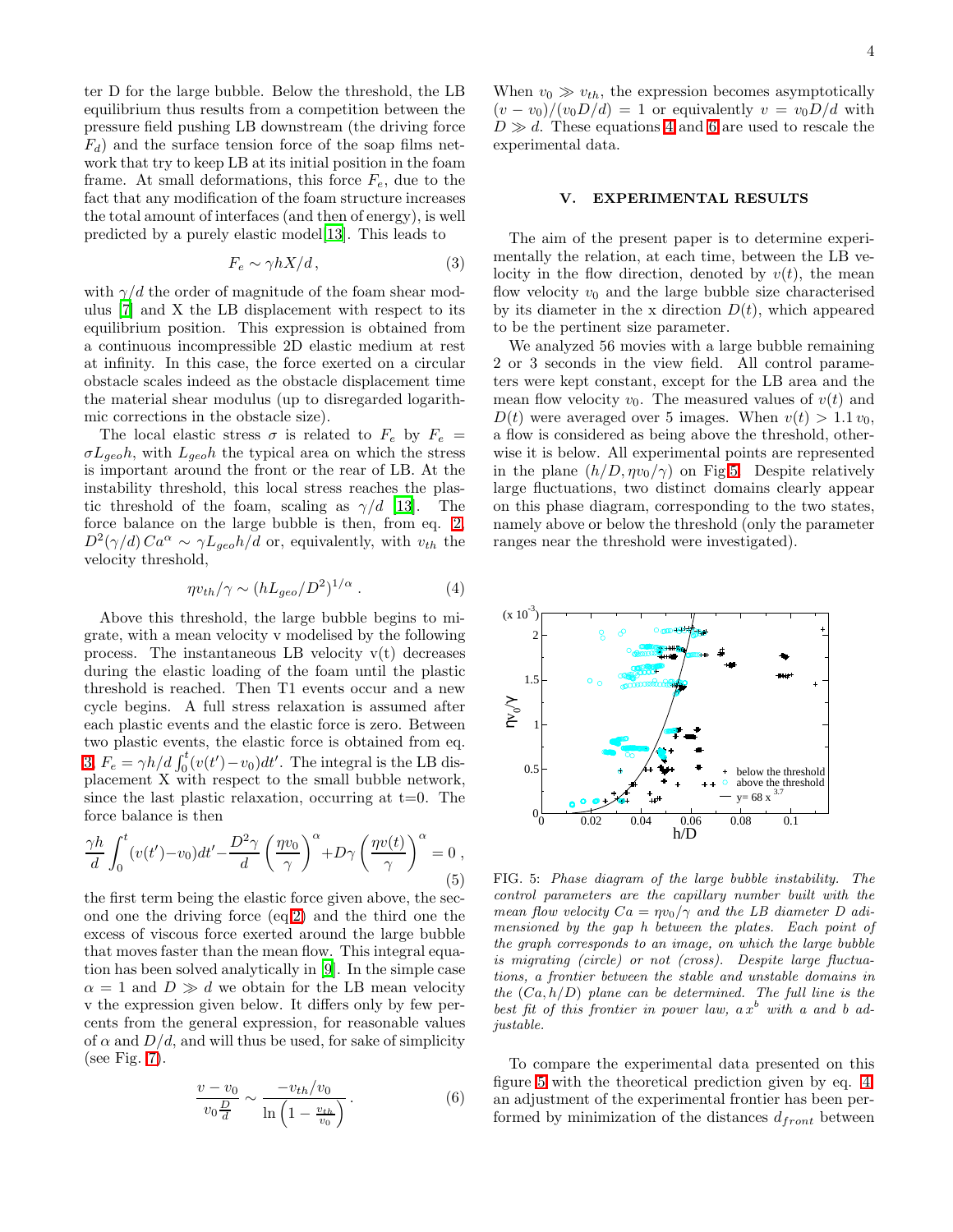the graph of a function and the experimental points located on the wrong side of this frontier. A least square method has been used with the set of functions  $f(x) = a x^{b}$ , a and b being free parameters. We obtained thus the relation

$$
\eta v_{th} / \gamma = 68 (h/D)^{3.7} . \tag{7}
$$

<span id="page-4-1"></span>The mean value of  $d_{front}$  increases of 10% if the exponent varies of  $\pm 0.5$ , which is the order of the precision on the exponent. This very crude estimation is nevertheless sufficient to discriminate between the two possible scaling for  $L_{geo}$ . Indeed,  $L_{geo} = D$  would correspond to an exponent 2 in eq[.7](#page-4-1) (with  $\alpha = 0.5$ ), whereas  $L_{geo} = d$ leads to the relation

$$
\eta v_{th}/\gamma \sim (d/h)^2 (h/D)^4 \tag{8}
$$

which is in better agreement with the relation [7.](#page-4-1) More experimental data would be needed to confirm the value of this exponent, but  $h$  can not be easily varied and  $d$ is confined to the small value range  $h < d \ll D \ll l$ with *l* the channel width. Nevertheless it tends to prove that  $L_{geo} \sim d$  and further modeling will therefore have to go beyond the continuum medium approximation, in which the bubble size d becomes irrelevant, and to take explicitly into account its discrete nature, at least in the high stress regions near the large bubble.

Above the threshold, the large bubble migrates through the foam with a velocity  $v(t) > v_0$ . Experimentally, the foam disorder induces large fluctuations of v, depicted on Fig. [4,](#page-2-0) which have been averaged out. The averages were performed over small bins of size  $\delta(\eta v_0/\gamma) = 0.25 10^{-3}$  and  $\delta(h/D) = 0.01$  or 0.02, leading to the graphs presented on Fig. [6.](#page-4-2) As expected, the large bubble velocity, in the frame of the foam, is vanishing at small foam velocity and/or small LB size. It can reach  $0.5v_0$  (*i.e* 1.5 $v_0$  in the laboratory frame) for the largest foam flux explored. At larger velocities, images are not recorded fast enough by our camera to extract quantitative results. New physical processes, like films breakages, are involved and modify the dynamical behavior. For very large bubbles, the shape remains no more convex. The description of the phenomena in term of a Saffman Taylor instability is then probably more appropriate [\[14,](#page-6-13) [15\]](#page-6-14).

The experimental data shown on Fig. [6](#page-4-2) were rescaled according to the theoretical prediction eq. [6.](#page-3-2) The value used for the velocity threshold is the experimental fit given by eq. [7.](#page-4-1) We obtain in that way a good superposition of curves for the various  $h/D$  values, as well as an agreement with the theory (see Fig.4).

The problem of the orientation of the LB velocity remains open. Local crystallization is presumably important, as shown numerically. By contrast, disorder induces randomized plastic thresholds in the foam and thus creates most favorable paths for the LB migration that may deviate from a straight line. A precise analysis of the coupling between the local foam structure, the T1 local-



<span id="page-4-2"></span>FIG. 6: Large bubble relative velocity  $(v-v_0)/v_0$  as a function of the mean foam velocity  $v_0$ , for different large bubble size  $D$  (the  $h/D$  ratio are given on Fig[.7](#page-4-0) with the same symbol convention). Each point represents an average over few tens of measures.

0 0.5 1 1.5 2  $\eta v_0 / \gamma$  (x 10<sup>3</sup>)

0

 $\overline{0}$ .

0.2

(v-v  $\sum_{0}^{6}$ 

 $\overline{0}$ .

 $0.4$ 

0.5



<span id="page-4-0"></span>FIG. 7: Large bubble relative velocity in rescaled units (same data as in Fig. [6\)](#page-4-2). The mean flow velocity threshold  $v_{th}(D)$ used to rescale the experimental data, is obtained from eq[.7.](#page-4-1) The first analytical result (full line) is obtained from eq. [6,](#page-3-2) with the adjustable prefactor 0.045. Numerical simulations in vertex model have been performed, leading to a good agreement with theory as well, with an adjustable prefactor of 0.07 [\[9\]](#page-6-8). The second curve (dashed line) is the exact solution of eq. [5,](#page-3-4) using the experimental value of  $\alpha$  ( $\alpha = 0.5$ ), with an adjustable prefactor (see [\[9](#page-6-8)]).

ization and the LB shape and orientation might help to clarify these questions.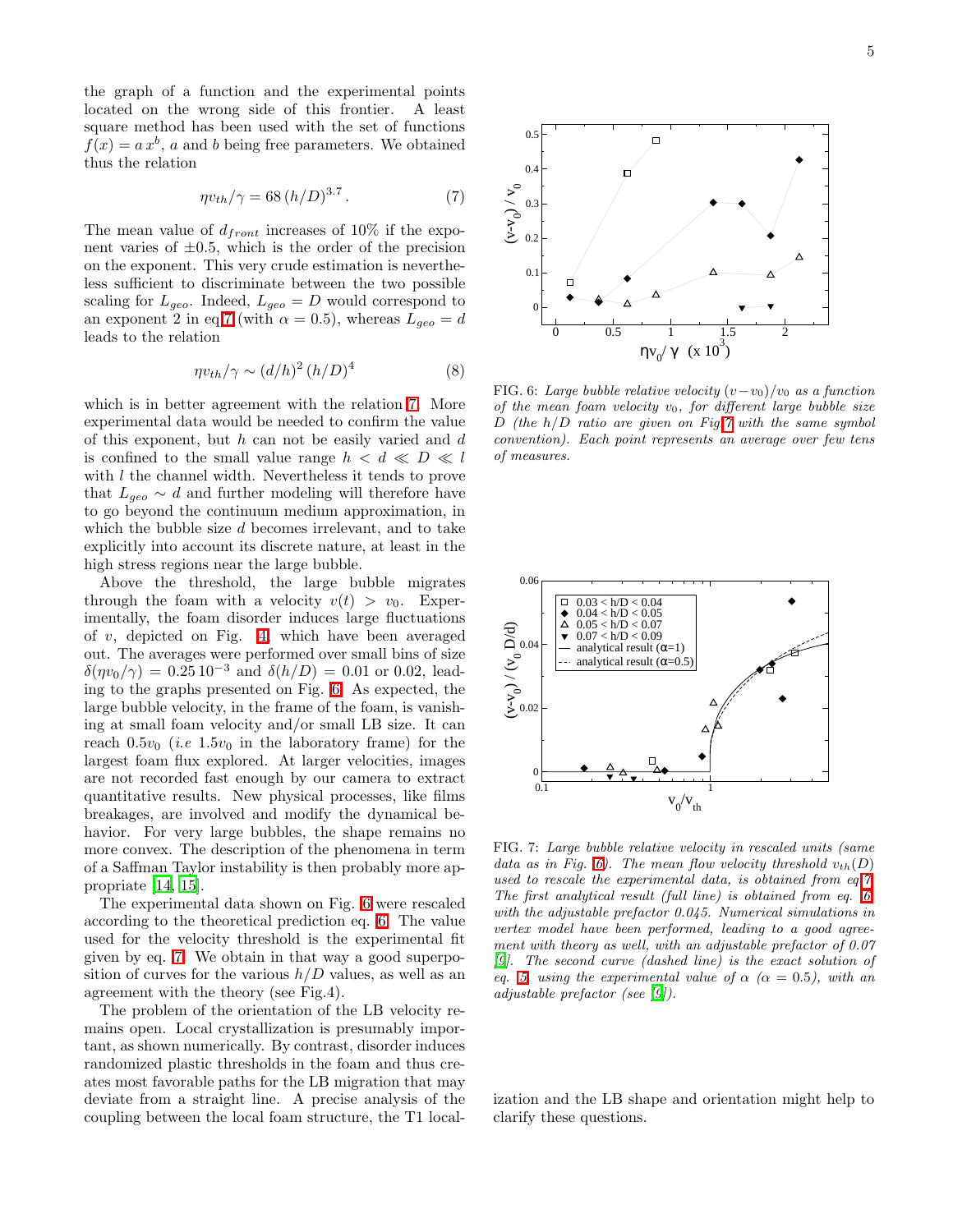

FIG. 8: Initial structure of the bidisperse foam.

<span id="page-5-0"></span>

FIG. 9: Picture of the same foam as on Fig. [8,](#page-5-0) taken few seconds later, 50 cm downstream in the cell. The large bubbles have spontaneously organized in columns oriented along the flow.

### <span id="page-5-1"></span>VI. LARGE BUBBLES SEGREGATION IN BIDISPERSE FOAM

Polydisperse foam flows imply obviously interactions between bubbles of various sizes. A mean field approach, in which we would consider that each bubble migrates in an effective continuous medium and adjusts its velocity as a function of its own size and of the local mean velocity and mean bubble size does not seem appropriate. The flow appears indeed to be dominated by correlations between bubbles. In this last part, we point out the attractive interactions between a set of large bubbles, and their spontaneous organization in columns.

A regular network of approximately 10 large bubbles is initially produced in a monodisperse foam, at rest (Fig. [8\)](#page-5-0). The middle of this network is used as abscissa reference  $(x = 0)$ . Then the flow is turn on, at a velocity higher than the threshold, and the large bubbles begin to migrate through the foam. When two large bubbles meet, they migrate together. This aggregation leads progressively to large bubbles domains of increasing size, organised in one bubble width columns, oriented along the flow (see Fig. [9\)](#page-5-1). The length of the columns was measured at two points along the flow, for ten flows (99 bubbles). The number  $N(n)$  of bubbles involved in a n-bubbles column when crossing the abscissas  $x = 50$  or  $x = 100$ cm is plotted for each value of n on Fig. [10](#page-5-2) ( $n = 1$  for an isolated bubble). It represents equivalently the number of



<span id="page-5-2"></span>FIG. 10: Large bubbles repartition in the columns of various sizes, at two abscissa in the cell. Ten flows have been recorded, involving 99 large bubbles. The position  $x = 0$  correspond to the mean abscissa of the initial regular large bubble network (see Fig. [8\)](#page-5-0). Each time a large bubble crosses the line  $x =$ 50cm (resp.  $x = 100$ cm), the size of the column in which this bubble migrates is recorded (size 1 corresponds to an isolated large bubble) and the obtained distribution is plotted. The count is focused on the bubbles, which number is conserved, and the n-bubbles columns are thus counted n times.

n-bubbles columns, with a weight n. The initial distribution at  $x = 0$  is simply  $N(1) = 99$  and  $N(i) = 0$  for  $i > 1$ . In order to follow every large bubble, we needed a large field of view. The image quality is therefore reduced and the analysis was done by hand.

The number of isolated bubbles decreases along the flow. The aggregation process may be due to attractive forces, or simply due to the spontaneous fluctuations of the large bubbles trajectories. Indeed, once in contact, two large bubbles never unbind, which leads to an effective attractive interaction, even without long range attractive forces. The orientation of the domains is probably governed by the same phenomenon as in viscous digitation.

### VII. CONCLUSION

In conclusion, the reported experiments evidence the crucial role of polydispersity in non quasi-static foam flows and open a whole field of investigations. We measured the relative velocity of a single large bubble created in a monodisperse foam as a function of its size and of the mean flow velocity. The results are explained with non trivial scaling arguments. In a bidisperse foam, we show that the large bubbles are attracted to each other and organise themselves in columns oriented along the flow. A deeper analysis of the velocity fields around these large bubbles will allow for a better understanding of the nature of the attractive interaction. Strong spatial correla